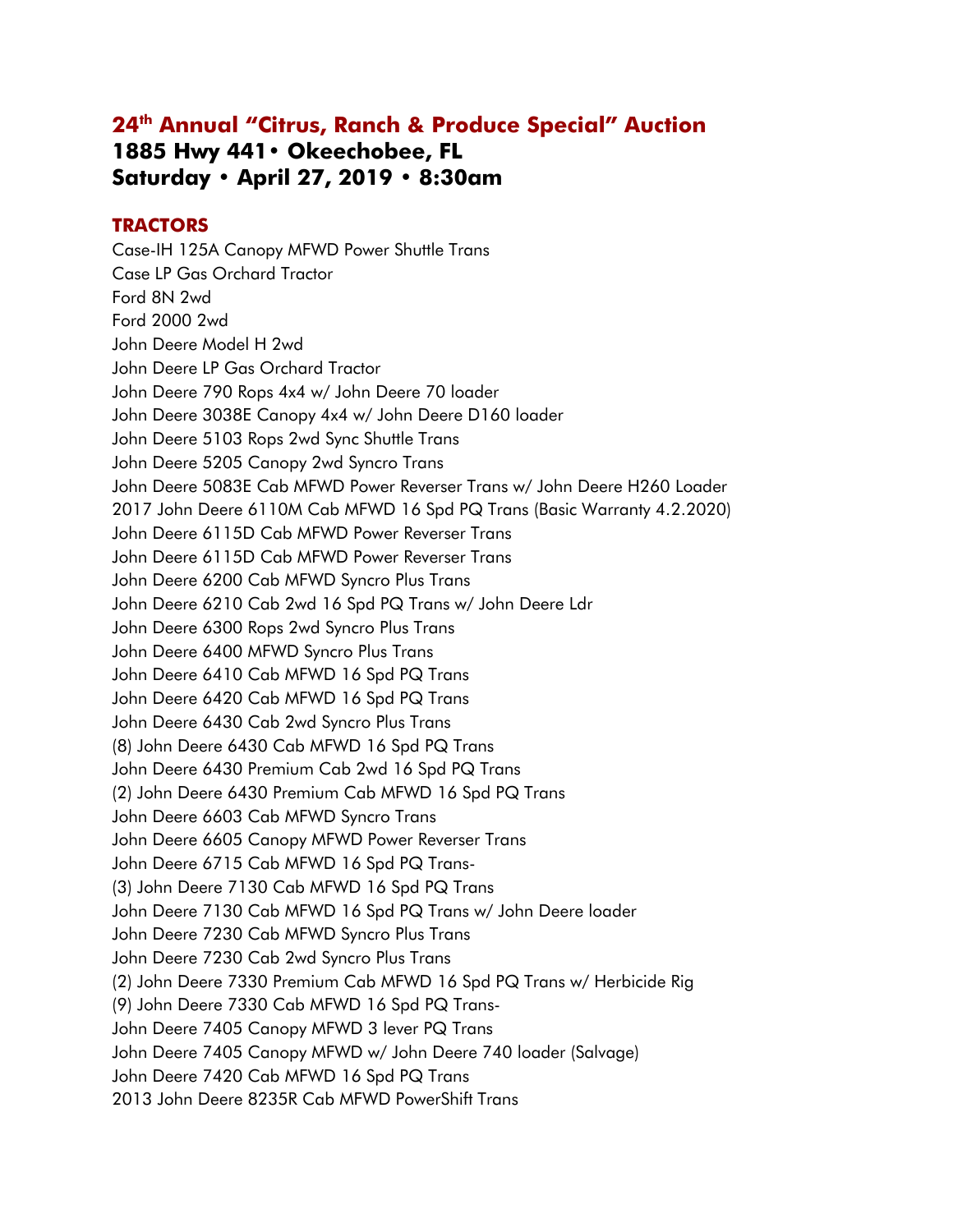2013 John Deere 8235R Cab MFWD PowerShift Trans Kubota M7040 Canopy MFWD Hydraulic Shuttle Trans w/ Kubota LA1153 loader Massey Ferguson 4345 Cab 2wd 2016 Massey Ferguson 2604H Rops 2wd

## **CONSTRUCTION**

Bobcat 334 Orops Rubber Track Excavator Case 1085 Cruz Air Rubber Tired Excavator Case 321D OROPS Articulating Wheel Loader (2) Caterpillar 924H Cab Articulating Wheel Loader Caterpillar 938G Cab Articulating Wheel Loader JCB 407 OROPS Articulating Wheel Loader 2017 John Deere 333G Cab 2-Speed High Flow Rubber Track Skid Steer John Deere 333D Cab 2-Speed High Flow Rubber Track Skid Steer John Deere 260 OROPS Rubber Tire Skid Steer John Deere 310SG Orops 4x4 Backhoe Loader Komatsu WA65 Articulating Wheel loader w/ Bucket and Forks Kubota SVL75-2 Cab 2-Speed High Flow Rubber Track Skid Steer Kubota SVL95-2S Cab 2-Speed High Flow Rubber Track Skid Steer New Holland 555E Orops 4x4 Backhoe Loader New Holland LB75.B Orops 2wd Backhoe Loader 2004 Kawasaki 70ZV Orops Articulating Wheel Loader

### **FARM EQUIPMENT**

(2) 1600 Gallon Double Axle Nurse Tank 1600 Gallon Single Axle Nurse Tank Amco 12' Offset Disc Apple MFG. Carpet Type Weed Wiper John Deere 467 Hay Baler w/ Net Wrap (2) John Deere 1018 10' Rotary Mower John Deere 700 Feed Mixer JMB 1000 Supply Tank Mtd on Trailer King 10' Grove Disc Larson 12' Aerator w/ 36" Drums Mathis TD215 22' PT Hydraulic Fold Finish Mower Maletti 3pt Tiller Modac 10' Grove Chopper Oswalt 320 Enslimixer Schulte XH1500 15' Batwing Mower 3pt Weed Wipe (3) Watermelon Transplanters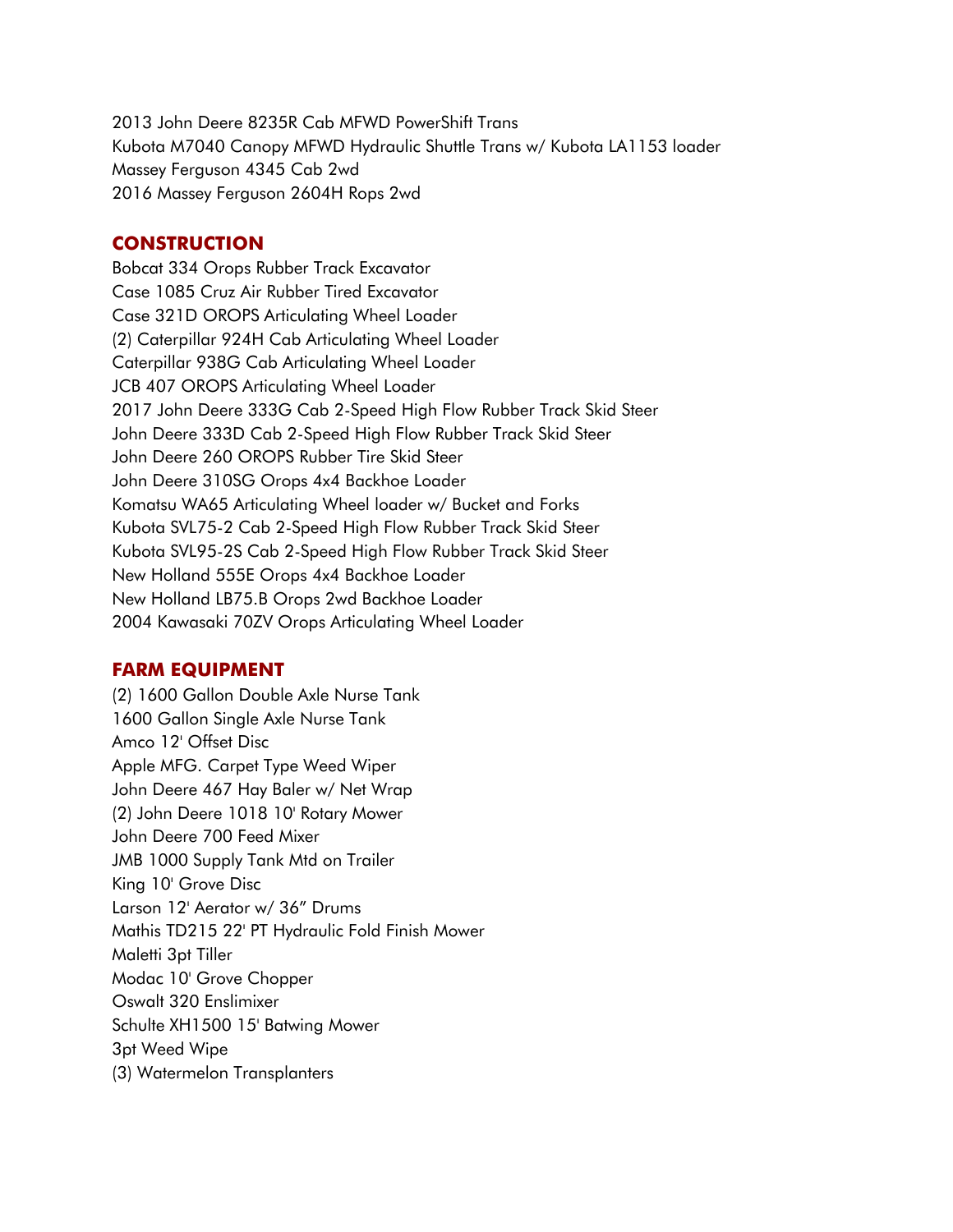## **TRUCKS & TRAILERS**

Chevrolet Step Van 30 Chevrolet C5500 Tanker Truck Chevrolet CK2500 4x4 Pickup Chevrolet CK3500 4x4 Dually 2011 Chevrolet Silverado 1500 Reg Cab 4x4 2011 Dodge Ram 1500 Big Horn Crew Cab 4x4 2008 Dodge 2500 Reg Cab 4x4 Lwb 2008 Dodge 2500 Reg Cab 4x4 Lwb 2003 Ford Crown Victoria 2008 Ford E-250 Passenger Van 2005 Ford E-250 Passenger Van 2006 Ford E-250 Passenger Van 2006 Ford E-250 Passenger Van 2005 Ford F-150 Ext Cab 4x2 LWB 2003 Ford F-150 XL Ext Cab 4x2 LWB 2011 Ford F-150 XL Reg Cab 4x4 2012 Ford F-150 STX Ext Cab 4x4 2014 Ford F-150 STX Ext Cab 4x4 2011 Ford F-150 XLT Ext Cab 4x4 2007 Ford F-150 Ext Cab 4x4 2013 Ford F-150 STX Ext Cab 4x4 (2) Ford F-150 Ext Cab 4x4 2007 Ford F-150 XLT Reg Cab 4x4 (2) 2008 Ford F-150 XLT Ext Cab 4x4 2008 Ford F-150 XL Ext Cab 4x4 2008 Ford F-150 XL Reg Cab 4x4 1994 Ford F-250 XL Ext Cab 4x2 Gas Lwb 2002 Ford F-250 XL Reg Cab 4x4 w/ Flatbed 2001 Ford F-250 XL V8 Triton Gas Cab and Chasis 2002 Ford F-450 Crew Cab 4x4 Flatbed Ford F600 Water Truck w/ 1000 Gal. & Pressure Washer 2007 GMC 1500 Crew Cab 4x4 (2) 2006 International 4300 Ambulance (2) 1995 International School Bus International 4700 LPX Mix Truck 2002 Mack Cv713 Dump Truck 2003 Mack CH 613 Day Cab Semi E7-350 Eng Eaton Fuller 9 Spd Trans Mack CH 613 Day Cab Semi E7-350 Eng Maxitorque 6 Spd Trans 2005 Mack CH 613 Day Cab Semi E7-350 Eng Maxitorque 6 Spd Trans Mack CH 613 Day Cab Semi E7-350 Eng Eaton Fuller Automatic Trans 1989 Mack R690T Single Axle